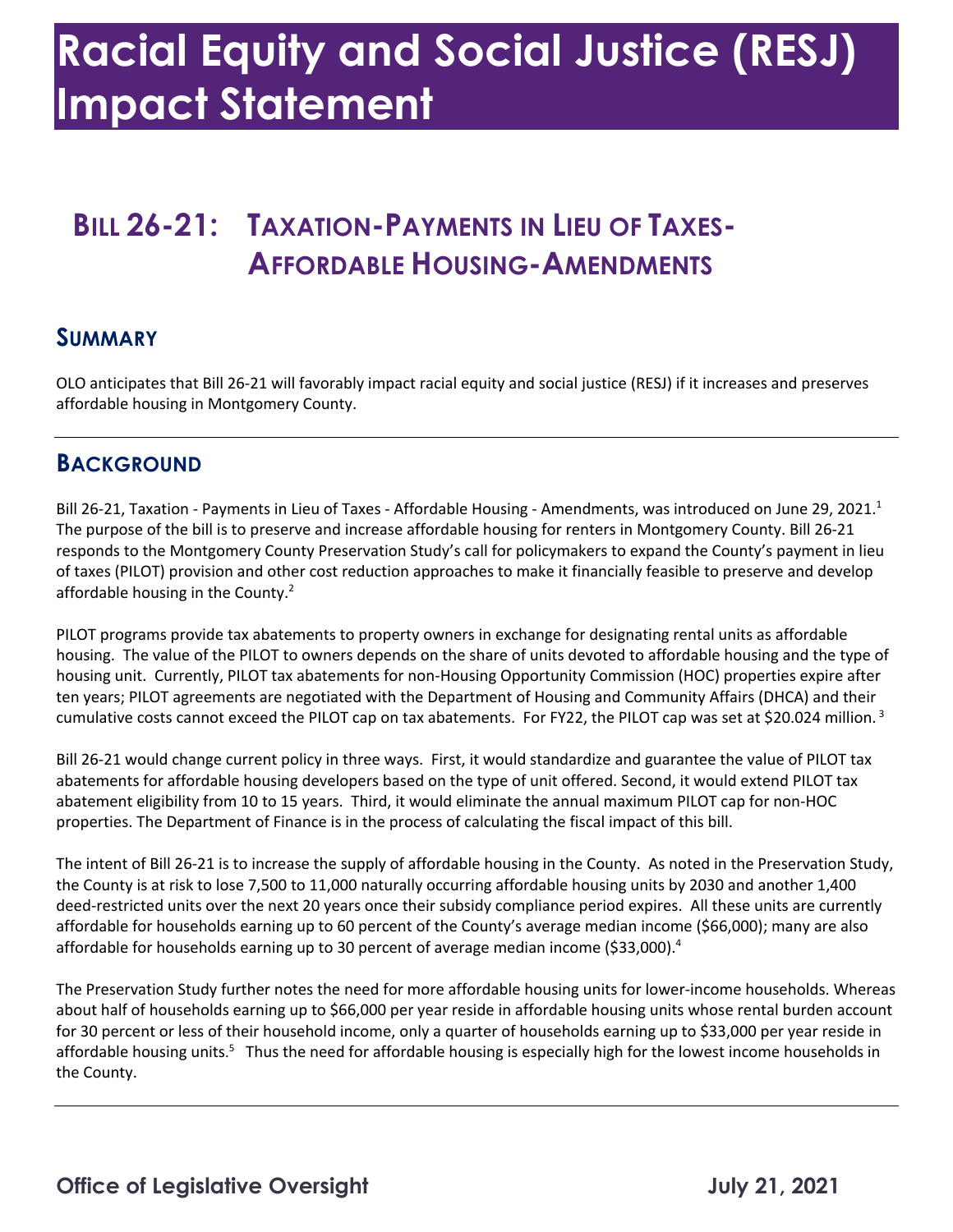## **RESJ Impact Statement**

### **DEMOGRAPHIC DATA**

 The potential impact of Bill 26-21 on RESJ requires understanding data on rent-burdened households that expend more than 30 percent of their monthly income on housing. A review of American Community Survey data demonstrates that Black and Latinx residents are disproportionately rent-burdened in the County.<sup>6</sup> Whereas, Black and Latinx residents their shares of all households. White and Asian residents were under-represented among rent-burdened households compared to their shares of all households in the County. More specifically: were over-represented among rent-burdened households, representing larger shares of rent-burdened households than

- Black residents accounted for 18 percent of County households but 36 percent of rent-burdened households;
- Latinx residents accounted for 13 percent of County households but 24 percent of rent-burdened households;
- • White residents accounted for 57 percent of County households but 37 percent of rent-burdened households; and

|              | <b>All Occupied Housing</b><br><b>Units</b> |     | <b>All Occupied Rental</b><br><b>Housing Units</b> |     | <b>Occupied Rentals with</b><br><b>Households paying 30%</b><br>or more for rent |     |
|--------------|---------------------------------------------|-----|----------------------------------------------------|-----|----------------------------------------------------------------------------------|-----|
| All          | 368,897                                     |     | 125,266                                            |     | 63,885                                                                           |     |
| White        | 211,158                                     | 57% | 54,605                                             | 43% | 23,470                                                                           | 37% |
| <b>Black</b> | 68,489                                      | 18% | 39,283                                             | 31% | 23,491                                                                           | 36% |
| Asian        | 57,524                                      | 15% | 12,206                                             | 9%  | 4,027                                                                            | 6%  |
| Latinx       | 48,955                                      | 13% | 24,728                                             | 19% | 15,875                                                                           | 24% |

• Asian residents accounted for 15 percent of County households but 6 percent of rent-burdened households.

#### **ANTICIPATED RESJ IMPACTS**

 Bill 26-21 aligns with the recommendations made by the Preservation Study to expand the PILOT provision to preserve affordable housing for low-income renters in Montgomery County. Assuming the changes proposed by this bill increase and preserve the supply of affordable housing in the County, OLO expects Bill 26-21 to disproportionately benefit Black and Latinx households who are more likely to be rent burdened than White and Asian households. As such, OLO anticipates the bill will advance racial equity and social justice by narrowing disparities in affordable housing by race and ethnicity. However, if Bill 26-21 neither increases nor preserves the supply of affordable housing in the County, this bill could exacerbate racial and social inequities by transferring County funding away from programs beneficial to communities of color and low-income residents to more affluent property owners with greater wealth.

#### **METHODOLOGIES, ASSUMPTIONS, AND UNCERTAINTIES**

OLO reviewed several sources of information to develop this RESJ impact statement, including the following: